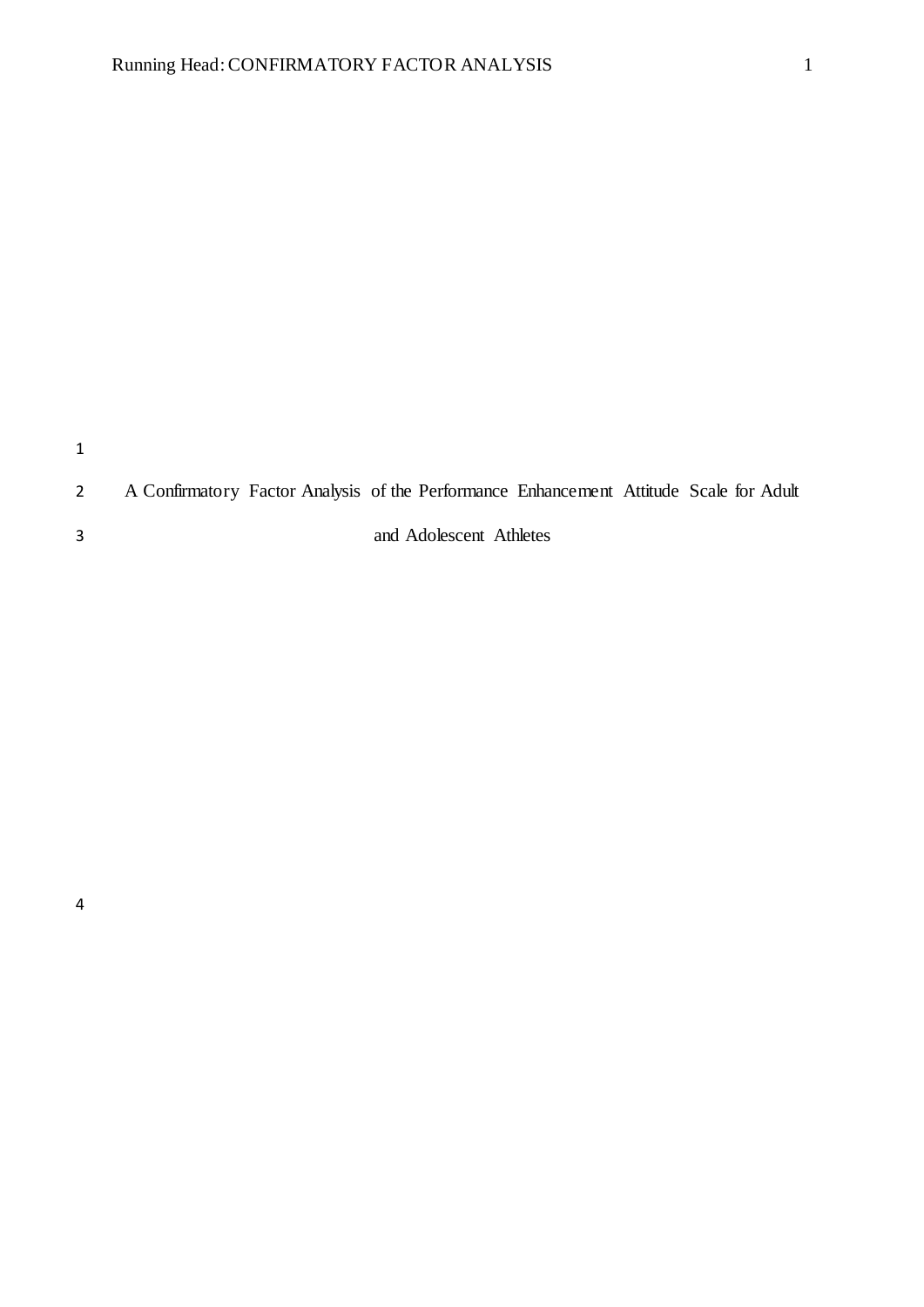#### Abstract

 **Objectives:** The Performance Enhancement Attitude Scale (PEAS; Petróczi & Aidman, 2009) is an extensively used questionnaire to assess doping attitudes among adult and adolescent athletes. To date, however, there is limited evidence to support the structure of the PEAS with either adult or adolescent athletes. The aim of this paper was to assess the factor structure of the PEAS with adult and adolescent athletes.

**Design:** Cross-sectional.

**Methods:** One thousand, one-hundred and fifty-four athletes, who were aged between 12 and 9 68 years (*M* age  $= 21.76$  years,  $SD = 7.68$ ) completed the PEAS in the presence of a research assistant. We subjected the data to Confirmatory Factor Analysis.

 **Results:** The original 17-item PEAS displayed a poor model among the overall sample, and with the sub-samples of adult and adolescent athletes. The 11-item, 8-item, and 6-item versions of the PEAS, which were used in previous studies, provided a better fit than the original 17-item PEAS. The 8-item version of the PEAS demonstrated the best fit for adults, but no model exhibited a good fit with adolescent athletes.

 **Conclusions:** Scholars could consider using the 8-item version of the PEAS with adults. Our data, however, infers that researchers should use the PEAS with caution to assess doping attitudes among adolescent athletes, due to the poor model fit of all versions tested. The accurate assessment of attitudes towards doping among adolescent athletes requires questionnaires specifically designed for this population, and grounded in an appropriate theoretical framework.

*Keywords:* Doping; Factor Analysis; Performance Enhancing Drugs; Psychometrics

- 
-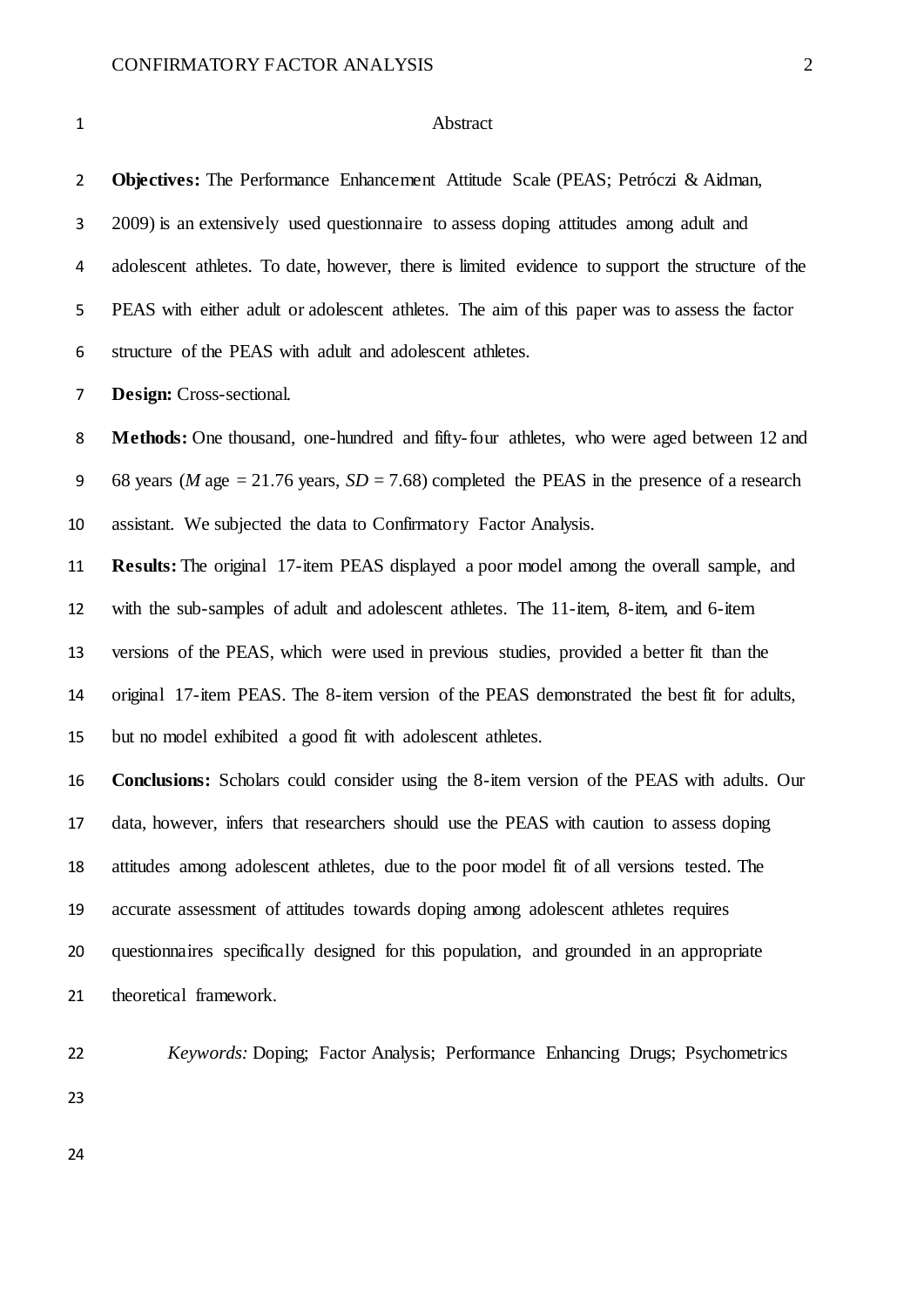#### **Introduction**

 Doping represents the occurrence on an anti-doping rule violation, and includes the presence of prohibited substances, its metabolites, or markers within a sample that an athlete provides (WADA, 2015). Scholars usually refer to banned substances that aid performance as performance enhancing drugs (PEDs; Nicholls et al., 2015). According to the White Paper on Sport (2007), the use of PEDs represents a serious threat to European sport. PEDs undermine fair play and open competition. Furthermore, PEDs pose a significant threat to an athlete's physical (e.g., Johnson, 2012) and mental health (e.g., Lindqvist, Moberg, Ehrnborg, Eriksson, Fahlke, & Rosén, 2013), due to supraphysiological intakes of PEDs (Bird, Goebel, Burke, & Greaves, 2016). Although doping may be viewed occurring exclusively within the realms of elite sport, a report containing students from 36 European countries revealed that some athletes within grassroots sport also take performance enhancing drugs (ESPAD, 2011).

 In order to generate a greater understanding of doping in sport, there has been a substantial increase in the number of studies reporting the psychosocial predictors of doping intentions and behaviours (Ntoumanis, Ng, Barkoukis, & Backhouse, 2014). Ntoumanis et al. (2014) identified the Theory of Planned Behaviour (TPB; Ajzen, 1991) as the theoretical framework that guided many studies within their meta-analysis. This model infers that doping behaviour is an outcome of intentions, attitudes, subjective norms, and perceived behavioural control. Ntoumanis et al. reported that attitudes and subjective norms were the strongest predictors of doping behaviours. Attitudes are of particular interest to the present article and 21 refer to evaluative judgements or behavioural tendencies to a specific object (Eagly & Chaiken, 1993). Cunningham and Johnson (2007) suggested that whether an individual perceives something as good or bad, pleasant or unpleasant, or to be avoided or approached influences behaviour.

In recent years, adolescent athletes are starting to feature more prominently within the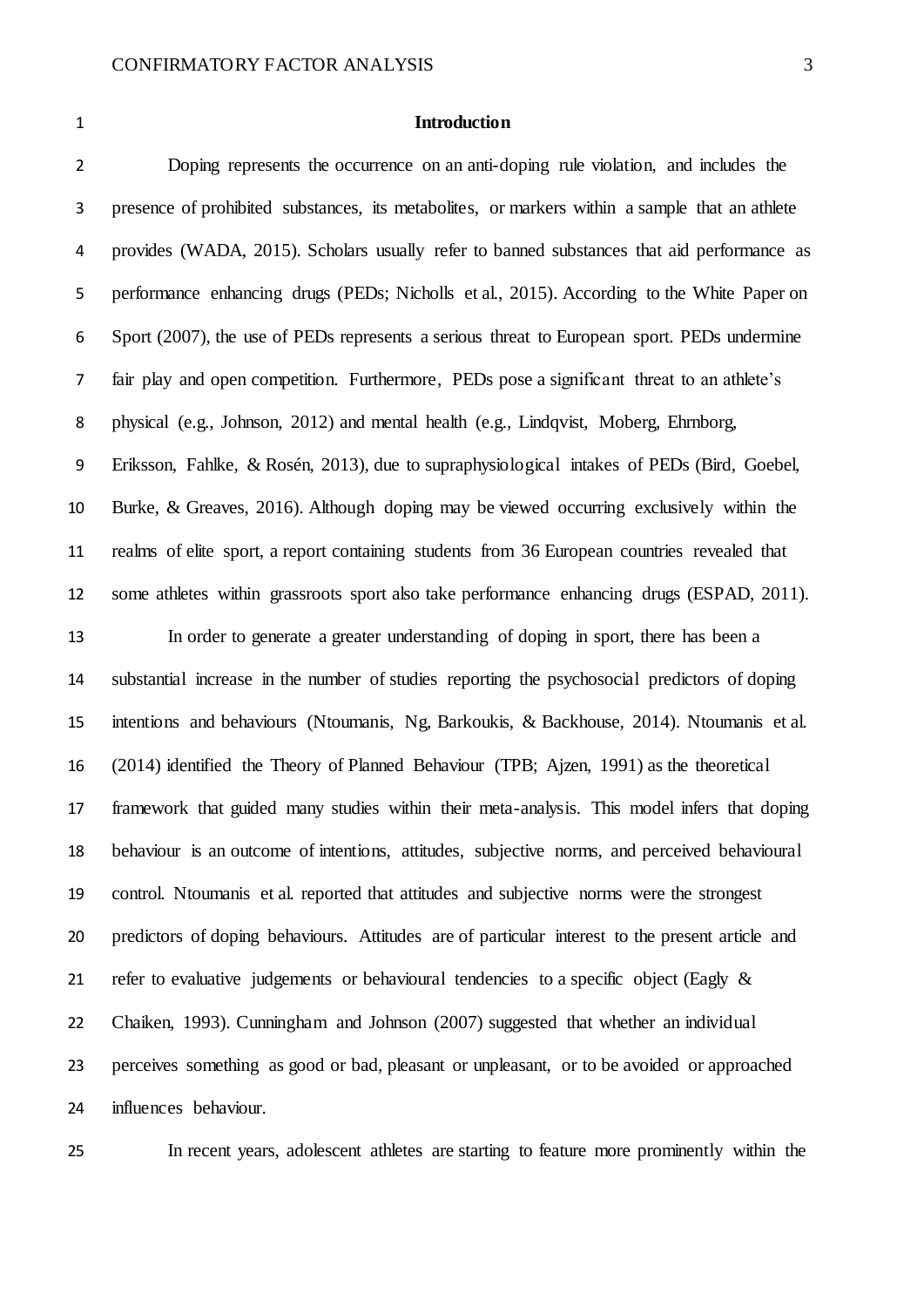doping literature. Backhouse, McKenna, Robinson, and Atkin, (2007) reported that 2 adolescents featured sparingly within the doping literature, in comparison to adult athletes. The meta-analysis by Ntoumanis et al. (2014), however, reported 18 journal articles for both adults and adolescents, with nine journal articles containing a mixture of adults and adolescents. Weiss and Bredemeier (1983) suggested a person is an adolescent when they are aged between 12 and 18 years of age. The growing number of studies featuring adolescents is not surprising, because adolescents are at risk of doping (Schirlin et al., 2009). Further, adolescence is widely accepted as a period when a person's attitudes are formed (Harton & Latane, 1997), and when people are susceptible to descriptive norms (Rivis & Sheeran, 2003).

 Scholars assessed doping among adolescent athletes via a variety of different questionnaires. Barkoukis, Lazuras, and Tsorbatzoudis (2014) and Barkoukis, Kartali, Lazuras, and Tsorbatzoudis (2016) used a stem proposition in which athletes reported whether performance enhancing drugs were bad/good, useless/useful, harmful/beneficial, or unethical/ethical. Alternatively, Bloodworth, Petróci, Bailey, Pearce, and McNamee (2012) stated that athletes completed a "modified version of a questionnaire used by UK Sport in its 2005 Drug-Free Sport survey" (p. 295), but provided no information on the scale, the modifications made, nor the theoretical framework that underpinned the questionnaire. Other scholars such as Gucciardi, Jalleh, and Donovan (2010) used a shortened 11-item version Performance Enhancement Attitude Scale (PEAS; Petróczi & Aidman, 2009) among their sample of adolescent and adult athletes. Accurately assessing an adolescent's attitude towards doping is important, because it could be the developmental period in which favourable or 23 unfavourable attitudes towards doping are formed (Harton & Latane, 1997). Research is required to assess the validity of questionnaires to assess doping attitudes. It is unknown whether existing doping questionnaires are suitable for athletes of different ages, if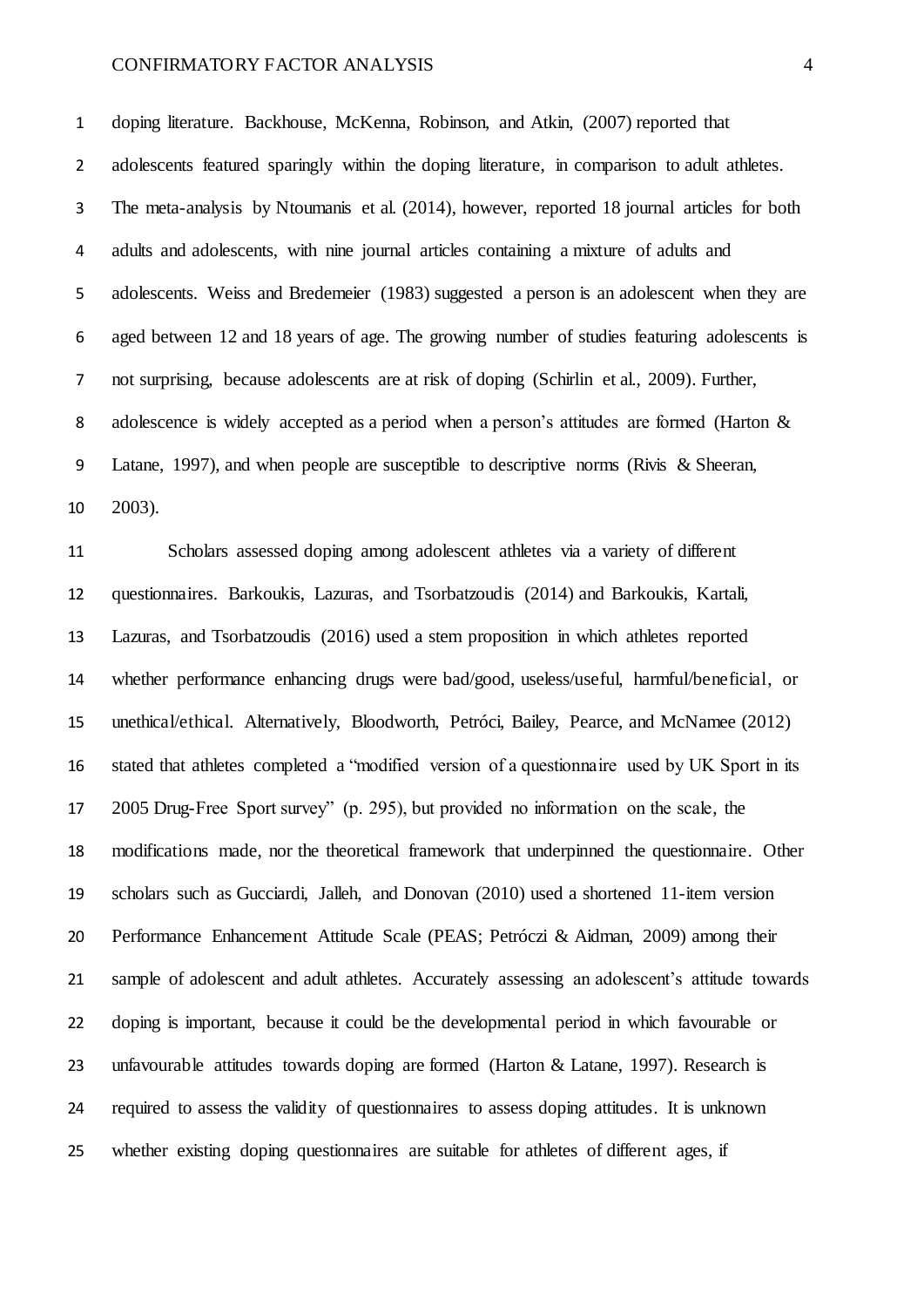questionnaires need to be modified so they are suitable for athletes of all ages, or indeed whether age specific questionnaires are required.

 Recent research by Nicholls et al. (2015) found that there might be subtle differences between adults and adolescents, in regards to the factors that predict attitudes towards doping and doping intentions. Nicholls et al. qualitatively explored the relevance of the Sport Drug Control Model (SDCM; Donovan, Eggar, Kapernick, & Mendoza, 2002) for adolescent athletes, because although two studies had provided evidence to support the SDCM (e.g., Gucciardi, Jalleh, & Donovan, 2011; Jalleh, Donovan, & Jobling, 2014), neither sample contained an adolescent only sample. This resulted in Nicholls et al. developing the Sport Drug Control Model for Adolescent Athletes (SDCM-AA). The key difference between the SDCM-AA and the original SDCM is that age/maturation, sport level, pressure, country of residence, and ethnicity were also factors that might influence an adolescent's attitude towards doping, in addition to perceptions of threat and benefit appraisals, morality, self- esteem, legitimacy, and reference group opinion. The implication from Nicholls et al.'s study is that there might be differences in attitudes towards doping among adult and adolescent athletes. This finding is somewhat echoed from the developmental psychology literature, as Compas, Connor-Smith, Saltzman, Harding Thomsen, and Wadsworth (2001) suggested adolescents should not be treated as *mini* adults and that adolescents require specific theoretical models and questionnaires. A questionnaire that is widely used in the doping literature to assess the doping attitudes of both adult (e.g., Backhouse, Whitaker, & Petróczi, 2013) and adolescent athletes (e.g., Madigan, Stoeber, & Passfield, 2016) is the PEAS (Petróczi & Aidman, 2009).

### **Performance Enhancement Attitude Scale (PEAS)**

 The PEAS (Petróczi & Aidman, 2009) is a 17-item unidimensional measure of attitudes towards doping. The authors of this scale did not provide a theoretical or conceptual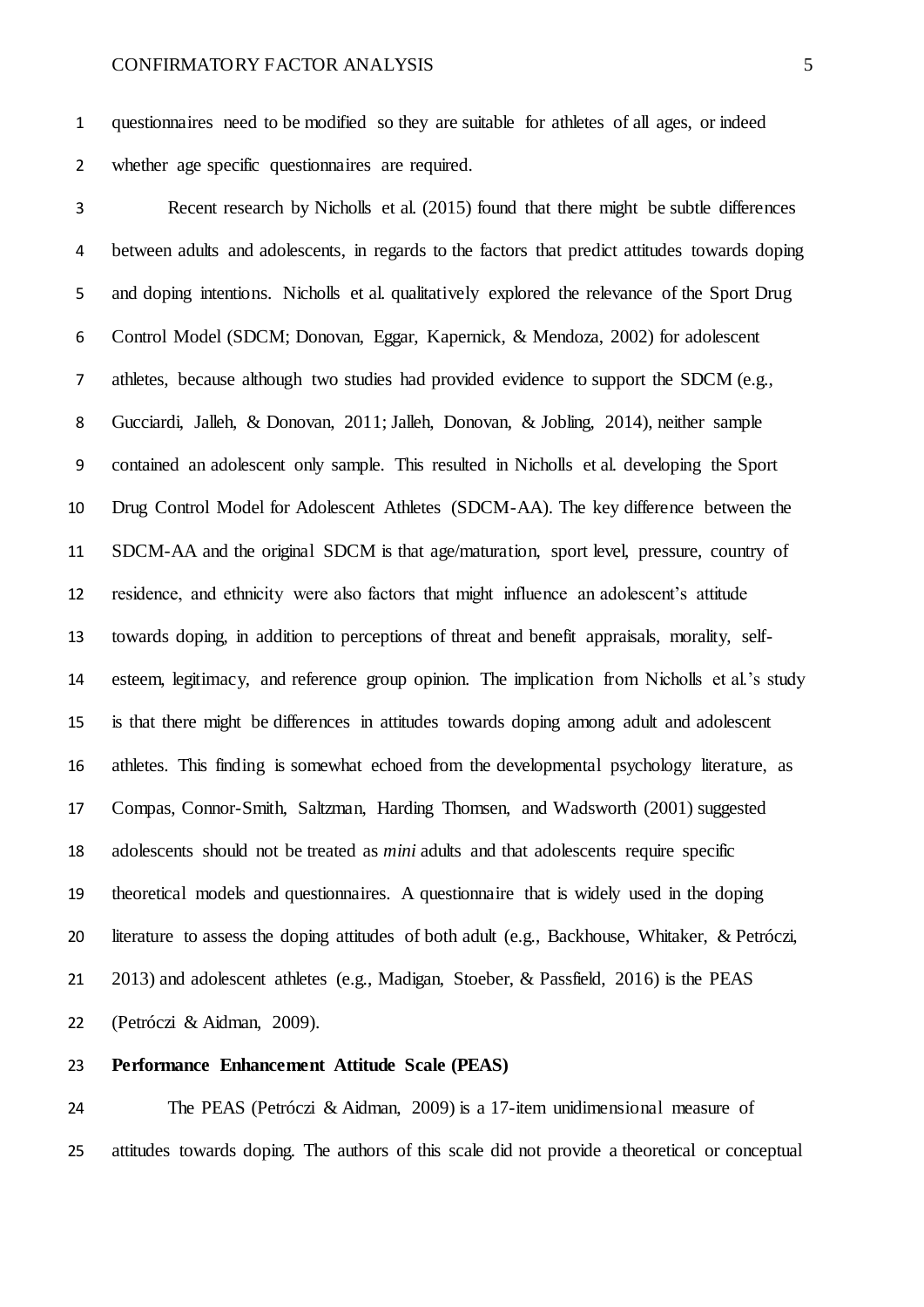framework that underpins the PEAS. Furthermore, there is no published information on how 2 the PEAS was developed other than that the original scale consisted of 97 items, of which 80 items were deleted due to poor fit. Nevertheless, it is widely used in the doping literature to explore the relationship between attitudes to doping and supplement use (Backhouse et al., 2013), perfectionism (Madigan et al., 2016), achievement goals and the motivational climate (Allen, Taylor, Dimeo, Dixon, & Robinson, 2015), willingness to dope (Whitaker, Long, Petróczi, & Backhouse, 2014), and social desirability (Gucciardi, Jalleh, & Donovan, 2010). Some of these samples have included adults (e.g., Backhouse et al., 2013), adolescents (Madigan et al., 2016), or a mixture of adults and adolescents (e.g., Allen et al., 2015).

 There is some conflicting evidence regarding the reliability and the validity of the PEAS (Petróczi & Aidman, 2009) and scholars have made several modifications to this scale. For example, Petróczi and Aidman assessed the reliability of the PEAS among nine independent studies over a period of seven years and included a broad range of participants (e.g., elite athletes, student athletes, coaches, and the general public). The internal consistency of the PEAS ranged from .71 to .91 in these samples, which led Petróczi and Aidman to declare that the PEAS is a useful tool to measure attitudes towards doping. Similarly, Zucchettia, Candelaa, and Villosio (2015) reported a Cronbach's alpha of 0.80 for the PEAS among a sample of 109 athletes.

 In regards to modifications, Gucciardi et al. (2010), however, found less support for the PEAS. It should be noted that Gucciardi and colleagues used the 11-item short version of the PEAS, which contains 11-items from the original version. In particular, Gucciardi et al. found a poor model fit for the 11-item short versions of the PEAS, which resulted in the deletion of five of the 11-items, culminating in a 6-item scale that displayed an excellent fit. Further, Vargo et al. (2014) used an 8-item version of the PEAS whereas Elbe and Brand (2016) used a 6-item version of the PEAS because the 17-item and 11-item scale did not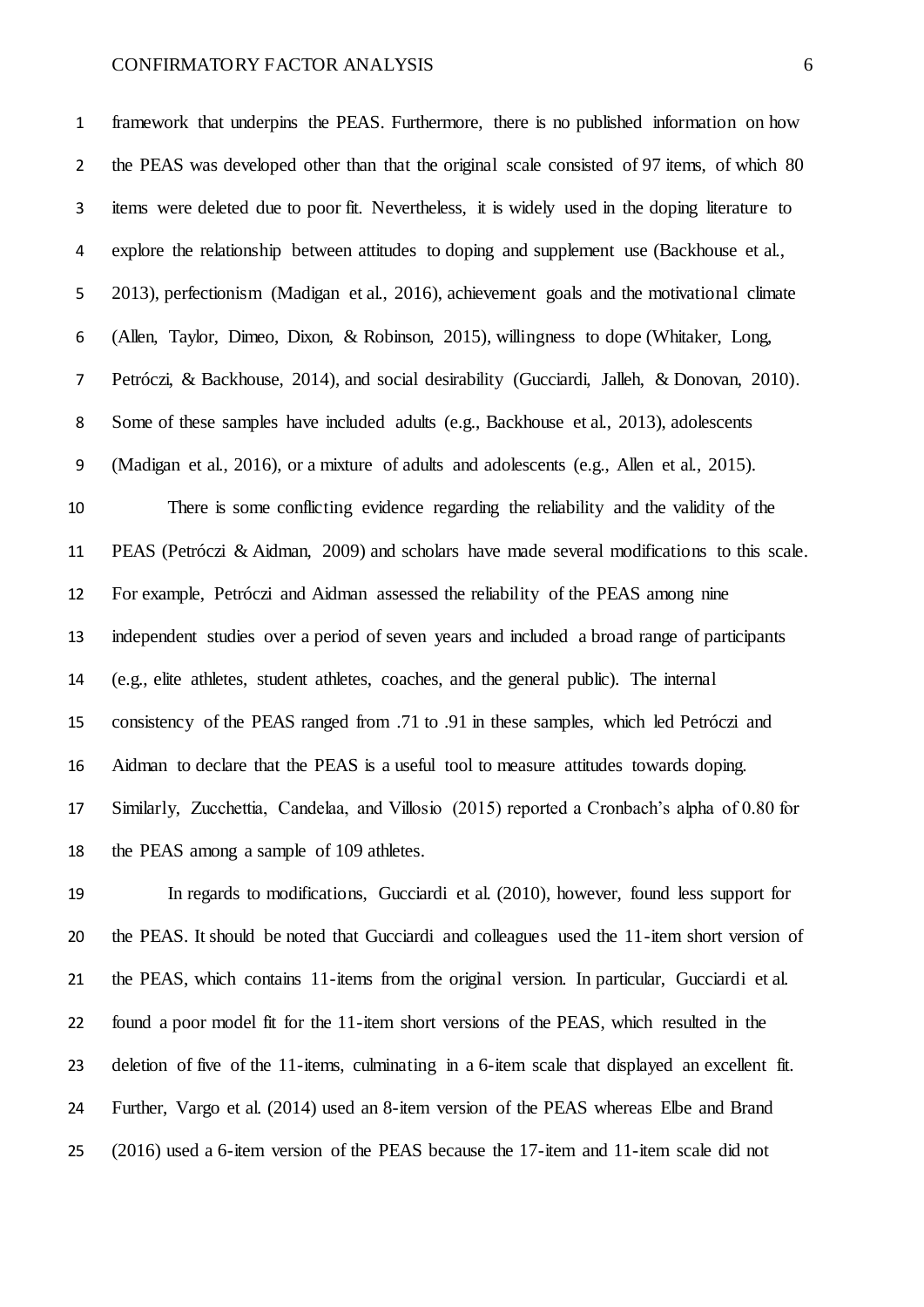provide a good fit. Although Petróczi and Aidman, (2009) and Zucchettia et al. (2015) found evidence to support the PEAS, the results from Gucciardi et al. and Elbe and Brand (2016) imply that further validation of the full 17-item PEAS is required. Given that there also may be subtle differences in factors that contribute towards attitudes towards doping among adults and adolescents athletes (Donovan et al., 2002; Nicholls et al., 2015), it could be argued that the scale should be analysed for both adult and adolescent samples.

 In light of these findings, the aim of this study was to examine the factor structure of the PEAS (Petróczi & Aidman, 2009), using Confirmatory Factor Analysis (CFA). Given the potential differences between adults and adolescents in relation to doping (see Donovan et al., 2002; Nicholls et al., 2015) and calls for researchers to not treat adolescents as mini adults (Compas et al., 2001), we wanted to test the appropriateness of the PEAS among both adult and adolescent athletic samples.

#### **Method**

### **Participants**

15 One thousand, one-hundred and fifty-four athletes (male  $n = 747$ , female  $n = 406$ , 16 unreported gender  $n = 1$ ), who were aged between 12 and 68 years (*M* age = 21.76 years, *SD*  $17 = 7.68$ ) participated in this study. The sample included 470 adolescents aged between 12 and 18 years and 684 adults aged between 19 and 68 years. Participants were from team (*n* = 547) 19 and individual sports ( $n = 587$ ) or unreported ( $n = 20$ ). Our sample consisted of 951 Caucasian, 94 Asian, and 34 Chinese, 32 Black-African, 24 Black-Caribbean, 12 Malaysian, 4 Mixed Race, and 3 athletes from other ethnic origins. The athletes in our sample competed 22 at international ( $n = 147$ ), national ( $n = 79$ ), county ( $n = 250$ ), club ( $n = 642$ ), or beginner ( $n =$ 36) levels.

#### **Measure**

The 17-item PEAS (Petróczi & Aidman, 2009) assessed the doping attitudes of the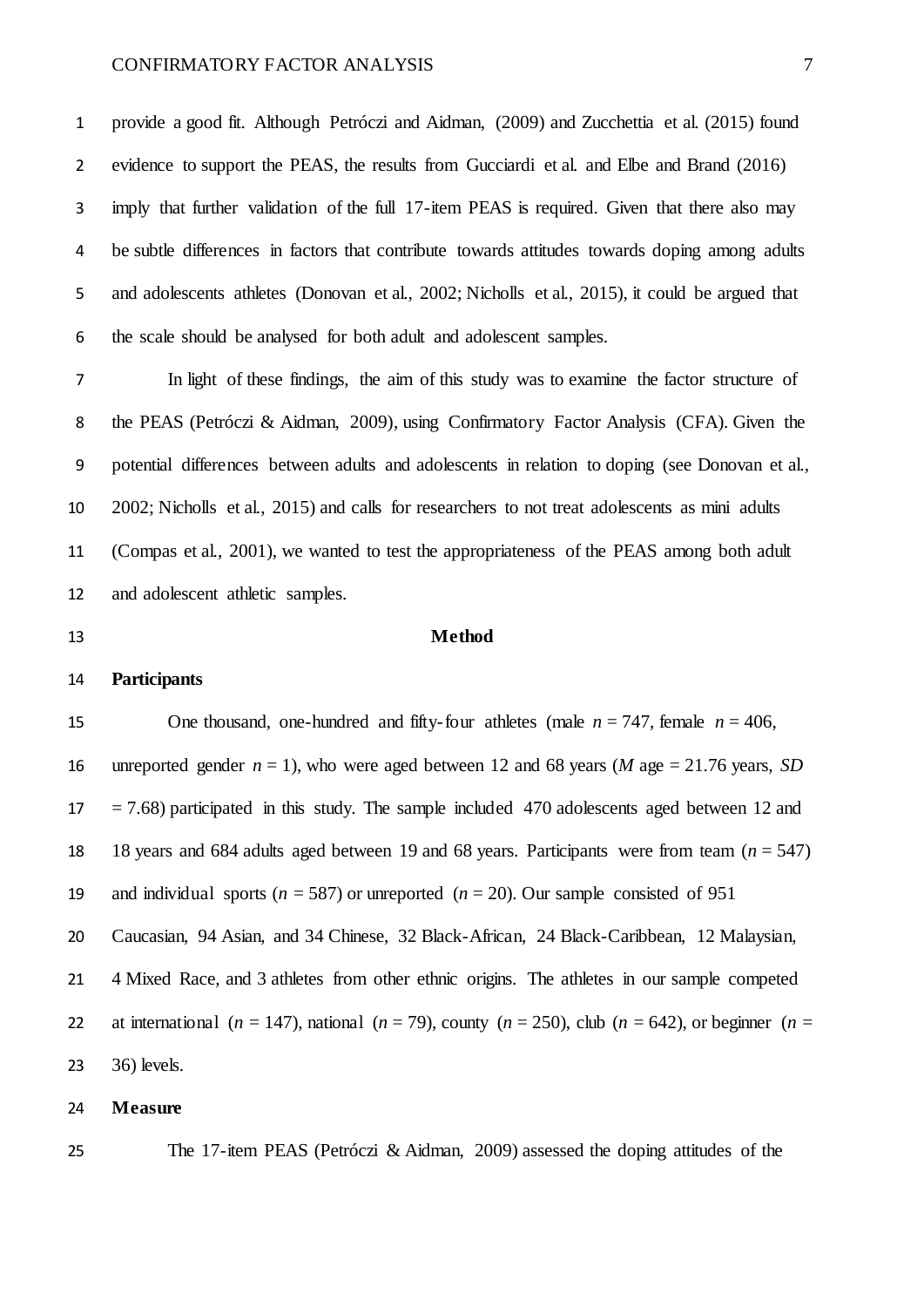participants in English. Participants responded to the stem "Please answer the following questions about Performance Enhancing Drugs honestly." Questions included "legalising performance enhancements would be beneficial for sports," "Athletes should not feel guilty about breaking the rules and taking performance enhancing drugs," and "Doping is an unavoidable part of the competitive sport." All questions were answered on a 6-point Likert-6 type scale, with the following anchor points:  $1 = 'strongly disagree, '2 = 'disagree, '3 =$ *'slightly disagree,'* 4 = *'slightly agree,'* and 5 = *'agree,'* and 6 = *'strongly agree.'*

#### **Procedure**

 Following ethical approval, by a departmental University Ethics Committee, we distributed information letters to governing bodies, sports clubs, and schools. This information letter contained information about the study, such as the requirements of the participants and the sporting organization. After receiving permission, we sent an information letter to potential participants and their parents if the participants were aged 17 years or younger. We sent assent forms to those aged 18 years or over, whereas assent and consent forms were sent to parents/guardians, in the instance of a participant being 17 years of age and under. We collected all data schools or sports clubs, in the presence of a trained research assistant or schoolteacher. The trained research assistants were able to answer any questions that the participants raised.

#### **Data Analysis**

 First, we performed confirmatory factor analysis (CFA) to investigate the goodness of fit of the hypothesized 17-item one-factor model of the PEAS (Petróczi & Aidman, 2009), using maximum likelihood estimation in Mplus (Muthén & Muthén, 1998-2012). To evaluate 23 model fit, we examined a range of incremental and absolute fit indices, including the  $\gamma$ 2 statistic, comparative fit index (CFI), Tucker–Lewis Index (TLI [also known as non-normed fit index, NNFI]), root mean square error of approximation (RMSEA), and standardised root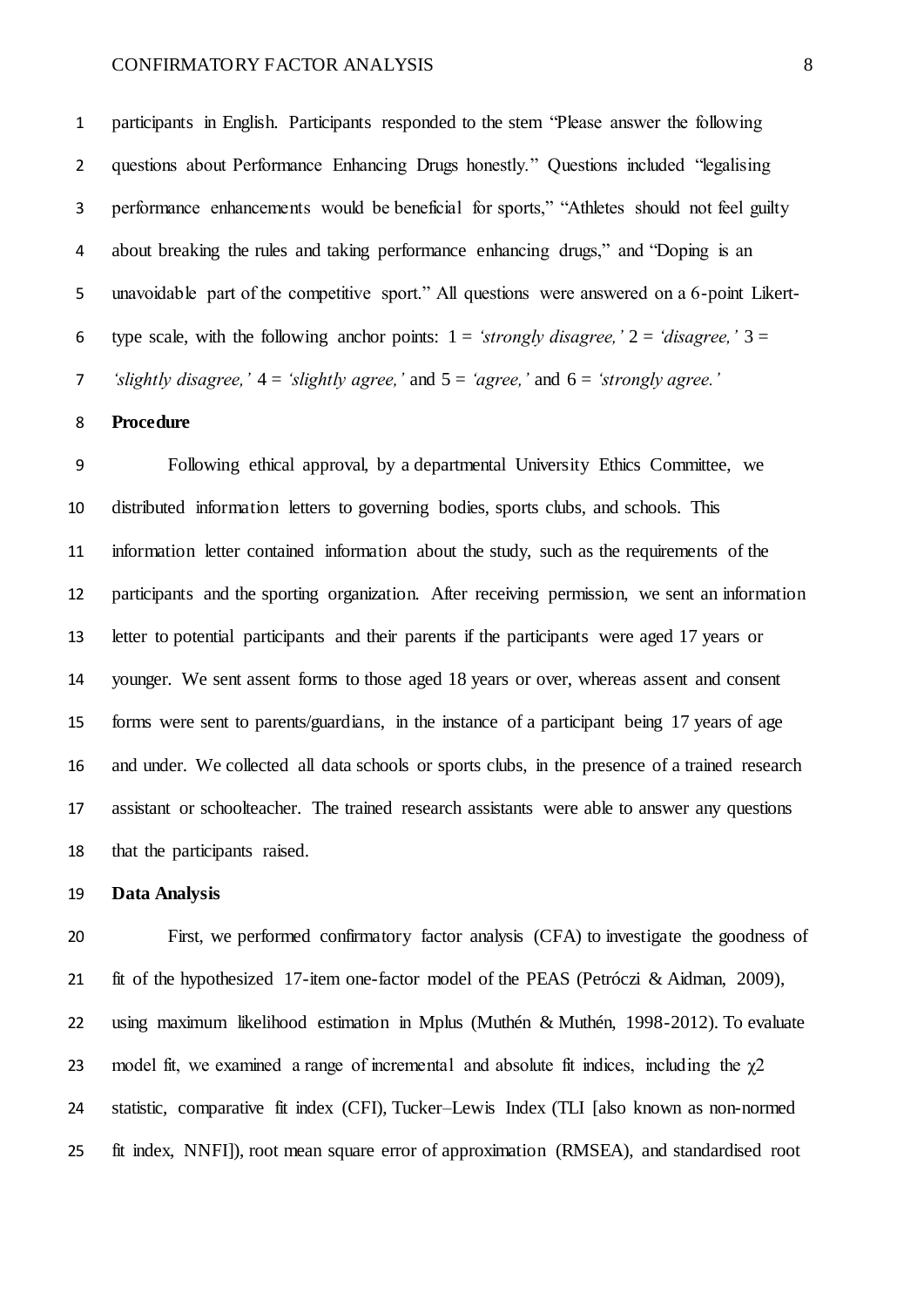mean square residual (SRMR; Hu & Bentler, 1999; MacCallum & Austin, 2000). The 2 following criteria were indicative of acceptable model fit:  $CFI > 0.90$ ,  $TLI > 0.90$ , RMSEA < 0.08, SRMR < 0.10 (Marsh, Hau, & Wen, 2004).

 Next, we sought to investigate measurement invariance across two age groups: 5 Adolescents (18 years and under,  $N = 470$ ) and adults (over 19 years,  $N = 684$ ). In this, we followed the recommendations of van de Schoot, Lugtig, and Hox (2012) and aimed to test 7 configural, metric, and scalar invariance.<sup>1</sup>

 $\overline{a}$ 

### **Results**

 The results of the CFA did not support the original model in our overall sample (see Table 1). To determine the data misfit, configural invariance for both adult and adolescent we performed separate CFAs. Again, both models provided a poor fit to the data (see Table 1). Therefore, as the a priori measurement model provided a poor fit, we sought to test alternative models that yielded an adequate fit in previous research. In this regard, we tested the 11-item and 6-item versions from Gucciardi et al. (2010), the 6-item version from Elbe and Brand (2016), and the 8-item version from Vargo et al. (2015). As Table 1 shows, all alternative versions offered significantly better fit than the original 17-item model (e.g., ∆ CFI > .01; Cheung & Rensvold, 2002). Both the 11-item version from Gucciardi et al. (2010) and the 8-item version from Vargo et al. (2015) showed good fit for the overall sample. However, when testing the subsamples, only the 8-item version from Vargo et al. (2015) showed adequate fit across all fit indices for the adult subsample. No model showed good fit for the adolescent subsample. As we were not able to provide evidence for configural invariance, we did not proceed with the additional tests of invariance. The results suggest that the 17-item one-factor model does not fit the data well, but the 8-item version from Vargo et

<sup>1</sup>Note, the need to explore a succeeding form of invariance is dependent on the results of the preceding analyses (cf. Meredith, 1993; Widaman & Reise, 1997).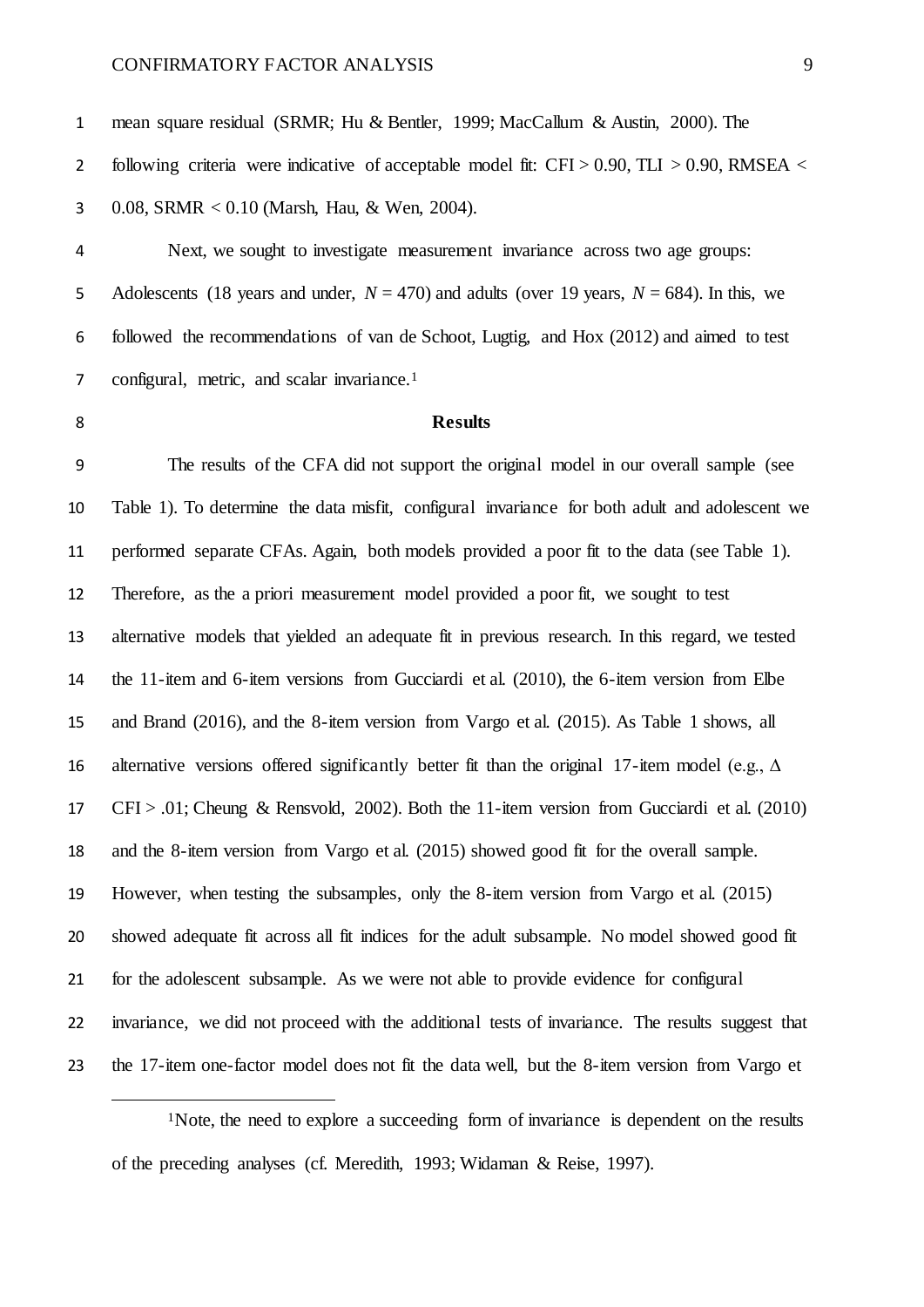al. (2015) may provide adequate fit for adult athletes. Furthermore, the results did not provide support for measurement invariance across age groups. That is, the modified factor structure of the PEAS did not replicate among adolescents.

#### **Discussion**

5 The purpose of this paper was to examine the factor structure of the PEAS (Petróczi & Aidman, 2009) among adult and adolescent athletes. The 17-item PEAS displayed a poor model fit for the overall sample, in addition to the sub-samples of adult and adolescent athletes. Indeed, the modified versions of the PEAS proposed by Gucciardi et al. (2010), Elbe and Brand (2016), and Vargo et al. (2015) all provided a better fit for the overall sample than the original 17-item PEAS. Gucciardi et al.'s and Vargo et al.'s modified versions showed a good fit for the overall sample. When we separated the data into adult and adolescent athletes, only Vargo et al.'s 8-item version demonstrated adequate fit across all of the indices for adults. Neither the original 17-item PEAS nor the other versions demonstrated a good fit for the adolescent athletes.

 The present findings suggest scholars should not use the original 17-item PEAS (Petróczi & Aidman, 2009) to assess attitudes towards doping among adult athletes aged 19 years and older, due to an inadequate model fit. Our findings imply that scholars can still use the PEAS to assess attitudes towards doping among adult athletes, but should use the modified 8-item version adopted by Vargo et al. (2015). Indeed, the 8-item version proposed by Vargo et al. (2015) is also more favourable than in comparison to other modified versions within the doping literature (e.g., Elbe & Brand, 2016; Gucciardi et al., 2010).

 In regards to adolescent athletes, our findings imply that scholars should use the PEAS with caution to assess attitudes towards doping among this group of athletes, due to a poor model fit. The model fit for the PEAS did not improve to an acceptable level for adolescent athletes, even after testing the 11-item, 6-item, and 8-item versions of the scale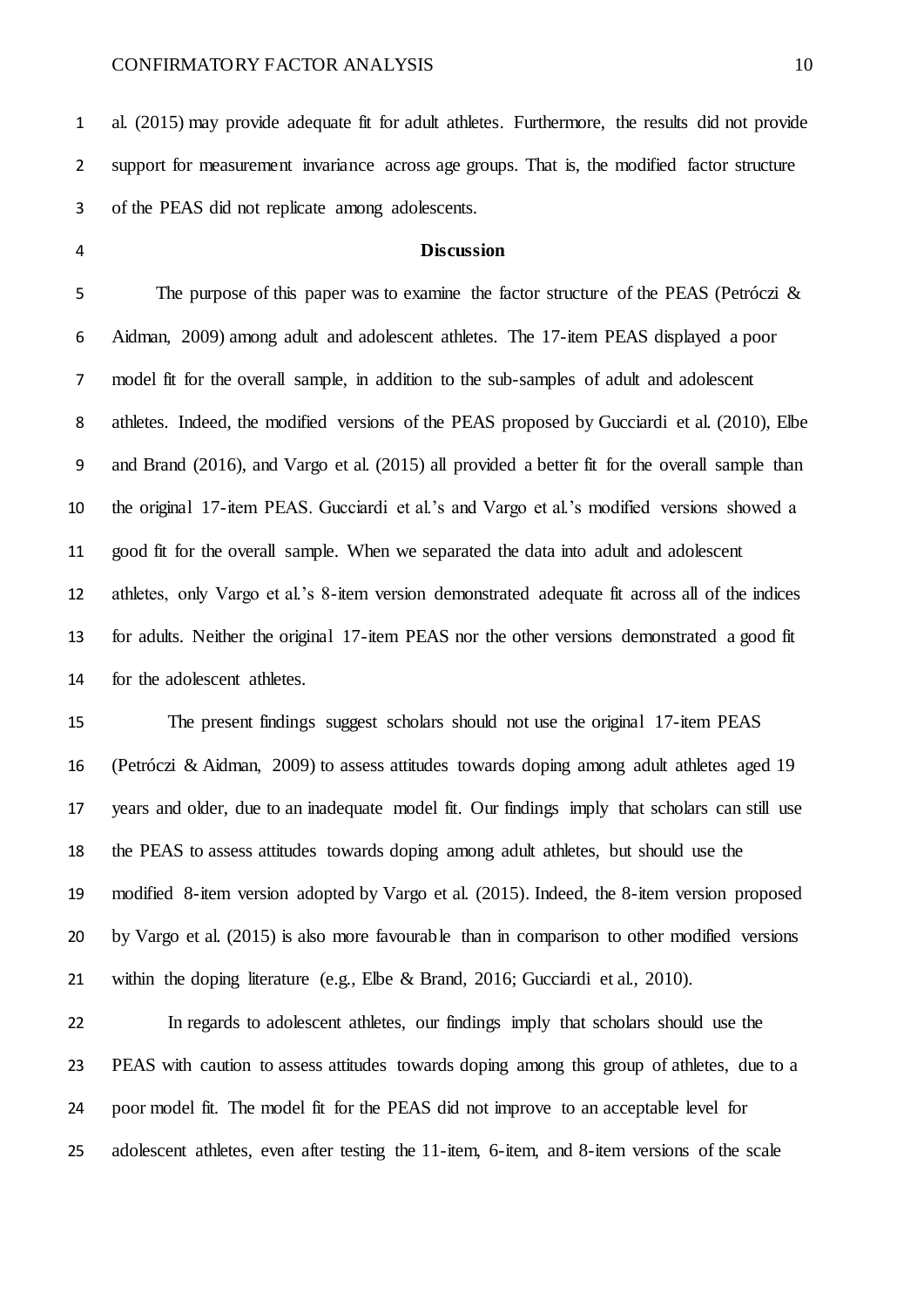(Elbe & Brand, 2016; Gucciardi et al., 2010; Vargo et al., 2015). We offer two possible explanations regarding why the original and modified versions of the PEAS demonstrated poor model fit. Firstly, the wording of the questionnaires may not have been suitable for adolescent athletes. Secondly, although limited information is provided on the development of the PEAS and theoretical underpinning, it appears that the PEAS was developed for adults, given that all of the athletes in Petróczi and Aidman's (2009) study were adults. Recent research by Nicholls et al. (2015) identified some subtle differences between adults and adolescents in terms of attitudes towards doping and doping susceptibility. As such, we propose that an adolescent doping inventory is developed. Such a scale needs developing so that adolescents can fully understand all questions and an age specific doping framework underpins the questionnaire. Two frameworks that scholars could use to underpin the development of an adolescent specific doping questionnaire are Lazuras et al.'s (2015) Integrative Model of Doping Use or Nicholls et al.'s SDCM-AA. With researchers indicating that adolescence adolescents are at risk of doping (Schirlin et al., 2009) and this being a period of a person's life for attitude development (Harton & Latane, 1997), it is important that there are tools available for scholars to accurately assess doping attitudes among this population. Adolescent specific measures would enable scholars and governing bodies to identify at risk athletes or help monitor the effectiveness of anti-doping interventions on changing doping attitudes.

 The findings of this study also raise a larger question, which goes beyond the doping literature, relating to scholars using invalidated questionnaires with adolescent samples. There are a number of questionnaires that are used with adolescents such as the Mental Toughness Questionnaire 48 (Clough, Earle, & Sewell, 2002), the Stress Appraisal Measure (Peacock & Wong, 1990), and the Dispositional Coping Inventory for Competitive Sports (Hurst, Thompson, Visek, Fisher, & Gaudreau, 2011) that were validated with adult samples.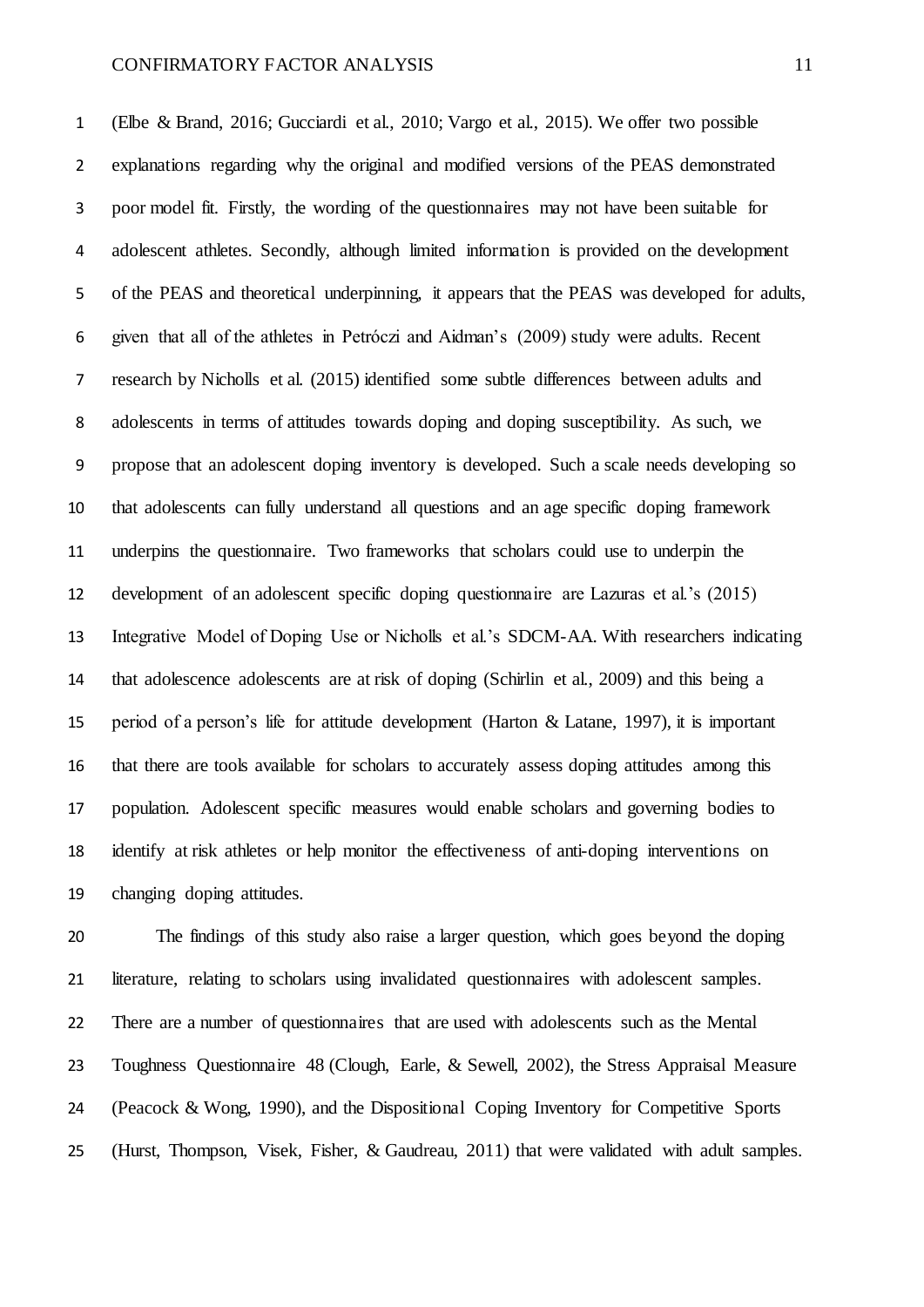Based on the findings of the present study, we argue that scholars should validate these questionnaires and others with adolescent athletes, before they are used with this population. We echo Compas et al.'s (2001) sentiment that adolescents are not mini adults and that age appropriate questionnaires and theoretical frameworks for this population are required.

### **Limitations and Future Research**

 Caucasian athletes (82.4%) featured prominently in our sample, so it is plausible that our findings may only relate to Caucasian athletes. Future research could explore the model fit of the PEAS (Petróczi & Aidman, 2009) with a more balanced ethnic sample. Given that the PEAS appears an unsuitable questionnaire to assess attitudes towards doping among adolescent athletes, researchers could focus their efforts on developing adolescent specific measures.

#### **Conclusion**

 The model fit of the 17-item PEAS (Petróczi & Aidman, 2009) provided a poor model fit. The model improved by using 11-item, 8-item, and 6-item versions of the PEAS (Elbe & Brand, 2016; Gucciardi et al., 2010; Vargo et al., 2015). Only Vargo et al.'s (2015) 8-item version of the PEAS demonstrated an adequate fit across all indices for adults. Scholars could use the 8-item version of the PEAS in the future to assess attitudes towards doping among adult athletes. No model, however, demonstrated an acceptable fit for adolescent athletes. As such, our data would imply that scholars should use the PEAS with caution among adolescent athletes, due to the poor model fit of all versions tested. We recommend that scholars devise doping attitudes questionnaires specifically for adolescent athletes and ground the questionnaires in an appropriate theoretical framework.

- 
- 
-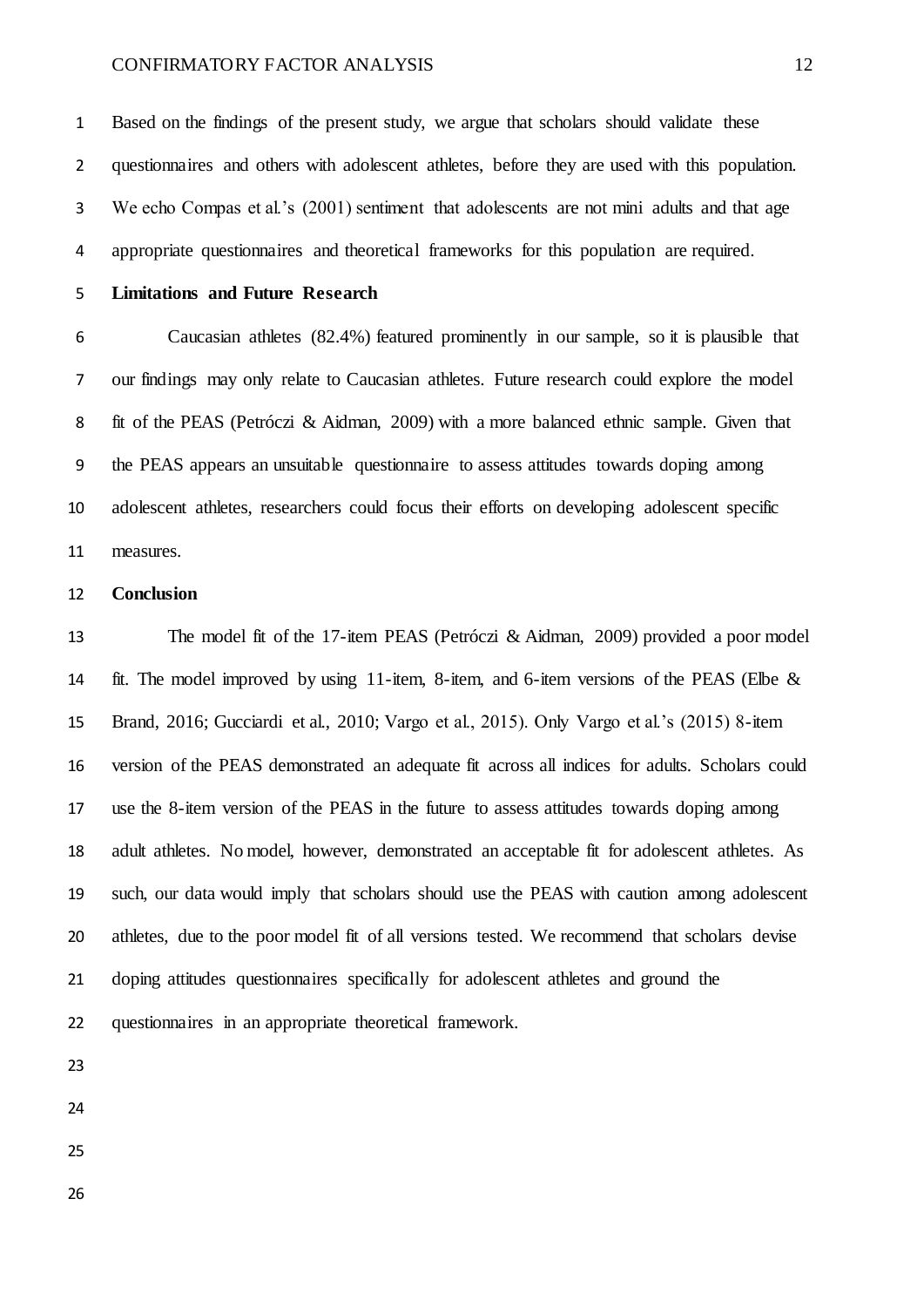- Ajzen, I. (1991). The theory of planned behavior. Organizationl Behavior and Human Decision Processes. 50, 179–211.
- Allen, J., Taylor, J., Dimeo, P., Dixon, S, & Robinson, L. (2015). Predicting elite Scottish athletes' attitudes towards doping: Examining the contribution of achievement goals
- and motivational climate. *Journal of Sports Sciences, 33,* 899-906.
- http://dx.doi.org/10.1080/02640414.2014.976588
- Backhouse, S., McKenna,J., Robinson,S., & Atkin,A.(2007). Attitudes, behaviours,
- knowledge and education–Drugs in sport: Past, present and future. In Research report submitted to the World Anti-Doping Agency, Canada.
- Backhouse, S. H., Whitaker, L., & Petróczi, A.(2013).Gateway to doping? Supplement use in

the context of preferred competitive situations, doping attitude, beliefs, and norms.

*Scandinavian Journal of Medicine and Science in Sports, 23,* 244–252.

http://dx.doi.org/10.1111/j.1600-0838.2011.01374.x

Barkoukis, V., Kartali, K., Lazuras, L., & Tsorbatzoudis, H. (2016). Evaluation of an anti-

doping intervention for adolescents: Findings from a school-based study. *Sport* 

*Management Review, 19,* 23-34. http://dx.doi.org/10.1016/j.smr.2015.12.003

- Barkoukis, V., Lazuras, L., & Tsorbatzoudis, H. (2014). Beliefs about the causes of success
- in sports and susceptibility for doping use in adolescent athletes. *Journal of Sports*

*Sciences, 32,*212-219. doi: 10.1080/02640414.2013.819521

- Bird, S. R., Goebel, C., Burke, L. M., & Greaves, R. F. (2016). Doping in sport and exercise:
- Anabolic, ergongenic, health, and clinical issues. *Annals of Clinical Biochemistry, 53,*
- 196-221. doi: 10.1177/0004563215609952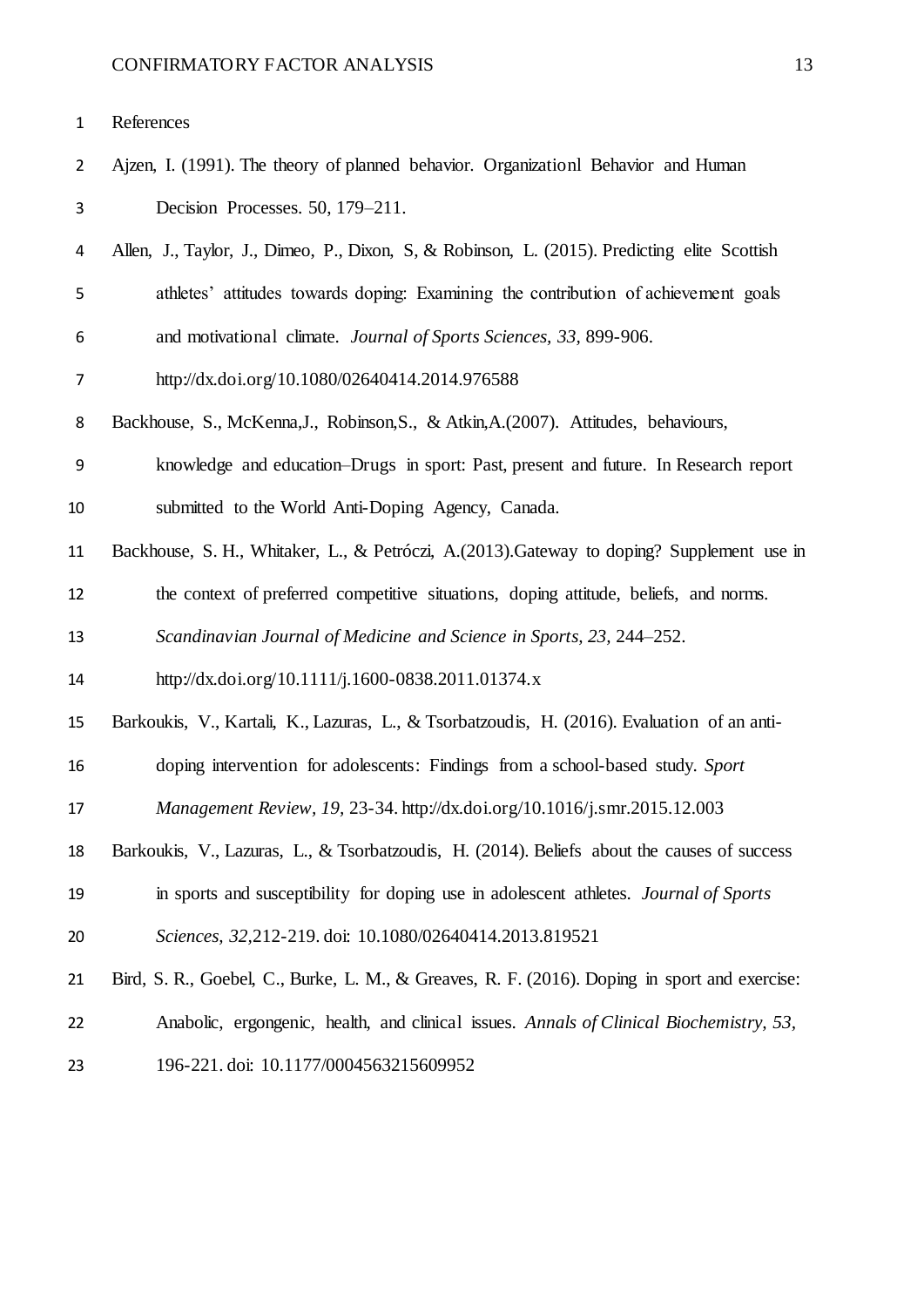| $\mathbf{1}$   | Bloodworth, A. J., Petróczi, A., Bailey, R., Pearce, G., & McNamee, M. J. (2012). Doping   |
|----------------|--------------------------------------------------------------------------------------------|
| $\overline{2}$ | and supplementation: The attitudes of talented young athletes. Scandinavian Journal of     |
| 3              | Medicine and Science in Sports. 22, 293-301. doi: 10.1111/j.1600-0838.2010.01239.x         |
| 4              | Cheung, G. W., & Rensvold, R. B. (2002). Evaluating goodness-of-fit indexes for testing    |
| 5              | measurement invariance. Structural Equation Modeling, 9, 233–255.                          |
| 6              | Clough, P., Earle, K. & Sewell, D. (2002). Mental Toughness: the concept and its           |
| $\overline{7}$ | measurement. In I. Cockerill (Ed.), Solutions in Sport Psychology (pp. 32-45). London,     |
| 8              | Thomson.                                                                                   |
| 9              | Compas, B. E., Connor-Smith, J. K., Saltzman, H., Harding Thomsen, A., & Wadsworth, M.     |
| 10             | E. (2001). Coping with stress during childhood and adolescence: problems, progress,        |
| 11             | and potential in theory and research. Psychological Bulletin, 127, 87–127.                 |
| 12             | http://dx.doi.org/10.1037//0033-2909.127. 1.87                                             |
| 13             | Cunningham, W. A., & Johnson, M. K. (2007). Attitudes and evaluation: Toward a             |
| 14             | component processing framework. In E. Harmon-Jones, & P. Winkielman (Eds.),                |
| 15             | Social neuroscience: Integrating biological and social explanations of social behavior     |
| 16             | (pp. $227-245$ ). New York: Guilford.                                                      |
| 17             | Donovan, R.J., Eggar, G., Kapernick, V., & Mendoza, J. (2002). A conceptual framework for  |
| 18             | achieving performance enhancing drug compliance in sport. Sports Medicine, 32, 269-        |
| 19             | 284. doi: 10.2165/00007256-200232040-00005                                                 |
| 20             | Eagly, A. H., & Chaiken, S. (1993). The psychology of attitudes. Fort Worth, TX: Harcourt  |
| 21             | Brace Jovanovich.                                                                          |
| 22             | Elbe, A-M., & Brand, R. (2016). The effect of an ethical decision-making training on young |
| 23             | athletes' attitudes towards doping. Ethics & Behavior, 26, 32-44. doi:                     |
| 24             | 10.1080/10508422.2014.976864                                                               |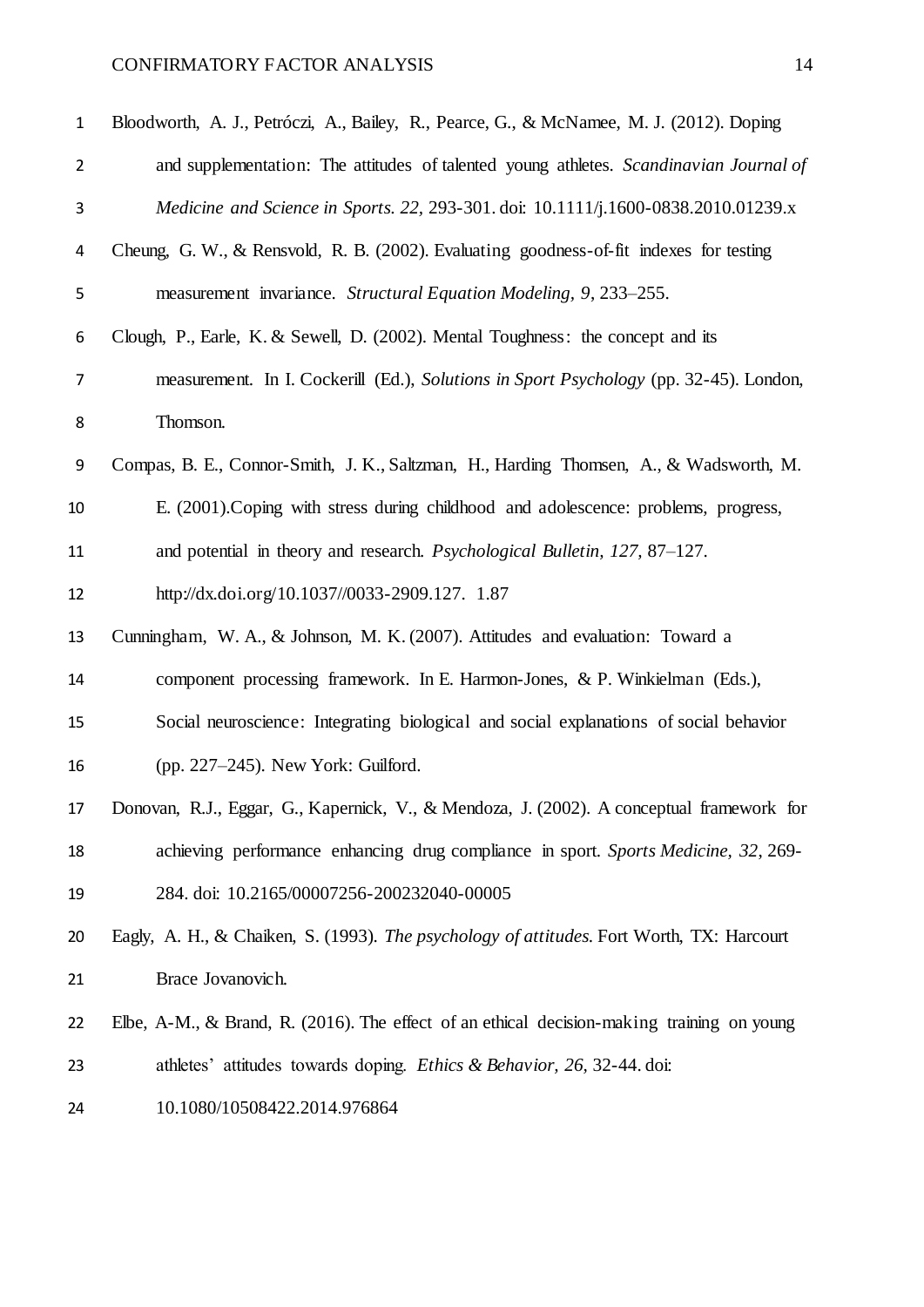| $\mathbf{1}$   | ESPAD (2011). The 2011 ESPAD Report: Substance Use Among Students in 36 European                  |
|----------------|---------------------------------------------------------------------------------------------------|
| $\overline{2}$ | Countries. Retrieved from:                                                                        |
| 3              | http://www.espad.org/uploads/espad_reports/2011/the_2011_espad_report_full_2012_1                 |
| 4              | $0_29.pdf$                                                                                        |
| 5              | Gucciardi, D.F., Jalleh, G., Donovan, R.J. (2010). Does social desirability influence the         |
| 6              | relationship between doping attitudes and doping susceptibility in athletes? <i>Psychology</i>    |
| 7              | of Sport and Exercise, 11, 479-486. doi: 10.1016/j.psychsport.2010.06.002                         |
| 8              | Gucciardi, D., Jalleh, G., & Donovan, R.J. (2011). An examination of the sport drug control       |
| 9              | model with elite Australian athletes. Journal of Science & Medicine in Sport, 14, 469-            |
| 10             | 476. doi:10.1016/j.jsams.2011.03.009                                                              |
| 11             | Hartan, H. C. & Latané, B. (1997). Social influence and adolescent lifestyle attitudes. Journal   |
| 12             | of Research on Adolescence, 7, 197-220. doi: 10.1207/s15327795jra0702_5                           |
| 13             | Hu, L., & Bentler, P.M. (1999). Cutoff criteria for fit indexes in covariance structure analysis: |
| 14             | Conventional criteria versus new alternatives. Structural Equation Modeling, 6, 1–55.             |
| 15             | Hurst, J.F., Thompson, A., Visek, A.J., Fisher, B., & Gaudreau, P. (2011). Towards a              |
| 16             | dispositional version of the Coping Inventory for Competitive Sport. International                |
| 17             | Journal of Sport Psychology, 42, 167–185 Retrieved from http://www.ijsp-online.com/               |
| 18             | Jalleh, G., Donovan, R. J., & Jobling, I. (2014). Predicting attitudes towards performance        |
| 19             | enhancing substance use: A comprehensive test of the Sport Drug Control Model with                |
| 20             | elite Australian athletes. Journal of Science and Medicine in Sport, 17, 574-579.                 |
| 21             | 10.1016/j.jsams.2013.10.249                                                                       |
| 22             | Johnson, M. B. (2012). A Systemic social-cognitive perspective on doping. Psychology of           |
| 23             | Sport and Exercise, 13, 317-323. doi: 10.1016/j.psychsport.2011.12.007                            |
| 24             | Lindqvist A-S., Moberg, T., Ehrnborg, C., Eriksson, B. O., Fahlke, C., & Rosén, T. (2013)         |
| 25             | Increased mortality rate and suicide in Swedish former elite male athletes in power               |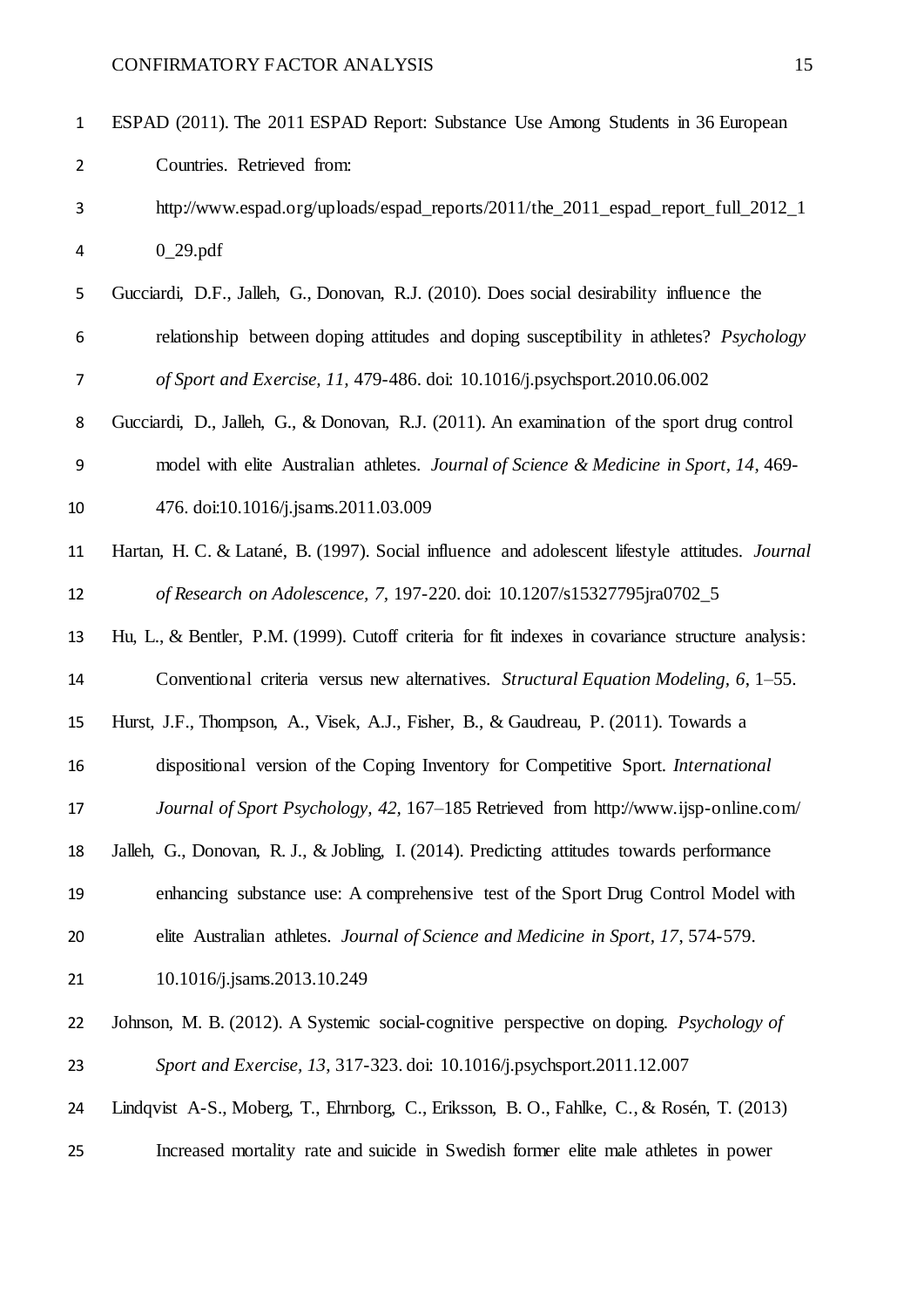doi:10.1002/smi.2460060308

| $\mathbf{1}$              | sports. Scandinavian Journal of Medicine & Science in Sports, 24, 1000-1005. doi:               |
|---------------------------|-------------------------------------------------------------------------------------------------|
| $\overline{2}$            | 10.1111/sms.12122                                                                               |
| $\ensuremath{\mathsf{3}}$ | MacCallum, R.C., & Austin, J.T. (2000). Applications of structural equation modeling in         |
| 4                         | psychological research. Annual Review of Psychology, 51, 201-226.                               |
| 5                         | Madigan, D. J., Stoeber, J., & Passfield, L. (2016). Perfectionism and attitudes towards        |
| 6                         | doping in junior athletes. Journal of Sports Sciences, 34, 700-706.                             |
| 7                         | http://dx.doi.org/10.1080/02640414.2015.1068441                                                 |
| 8                         | Marsh, H.W., Hau, K., & Wen, Z. (2004). In search of golden rules: Comment on hypothesis-       |
| 9                         | testing approaches to setting cutoff values for fit indexes and dangers in                      |
| 10                        | overgeneralizing Hu and Bentler's (1999) findings. Structural Equation Modeling, 11,            |
| 11                        | 320-341.                                                                                        |
| 12                        | Meredith, W. (1993). Measurement invariance, factor analysis and factorial invariance.          |
| 13                        | Psychometrika, 58, 525–543.                                                                     |
| 14                        | Muthén, L.K., & Muthén, B.O. (1998-2012). Mplus user's guide (7th ed.). Los Angeles:            |
| 15                        | Muthén & Muthén.                                                                                |
| 16                        | Nicholls, A. R., Perry, J. L., Levy, A. R., Meir, R., Jones, L., Baghurst, T., Sanctuary, C., & |
| 17                        | Thompson, M. A. (2015). Coach perceptions of performance enhancement in                         |
| 18                        | adolescence: The Sport Drug Control Model for Adolescent Athletes. Performance                  |
| 19                        | Enhancement & Health, 3, 93-101. doi: 10.1016/j.peh.2015.07.001                                 |
| 20                        | Ntoumanis, N., Ng, J., Barkoukis, V., & Backhouse, S. (2014). Personal and psychosocial         |
| 21                        | predictors of doping use in physical activity settings: A meta-analysis. Sports Medicine,       |
| 22                        | 44, 1603-1624. doi: 10.1007/s40279-014-0240-4                                                   |
| 23                        | Peacock, E.J., & Wong, P.T.P. (1990). The stress appraisal measure (SAM): A                     |
| 24                        | multidimensional approach to cognitive appraisal. Stress Medicine, 6, 227–236.                  |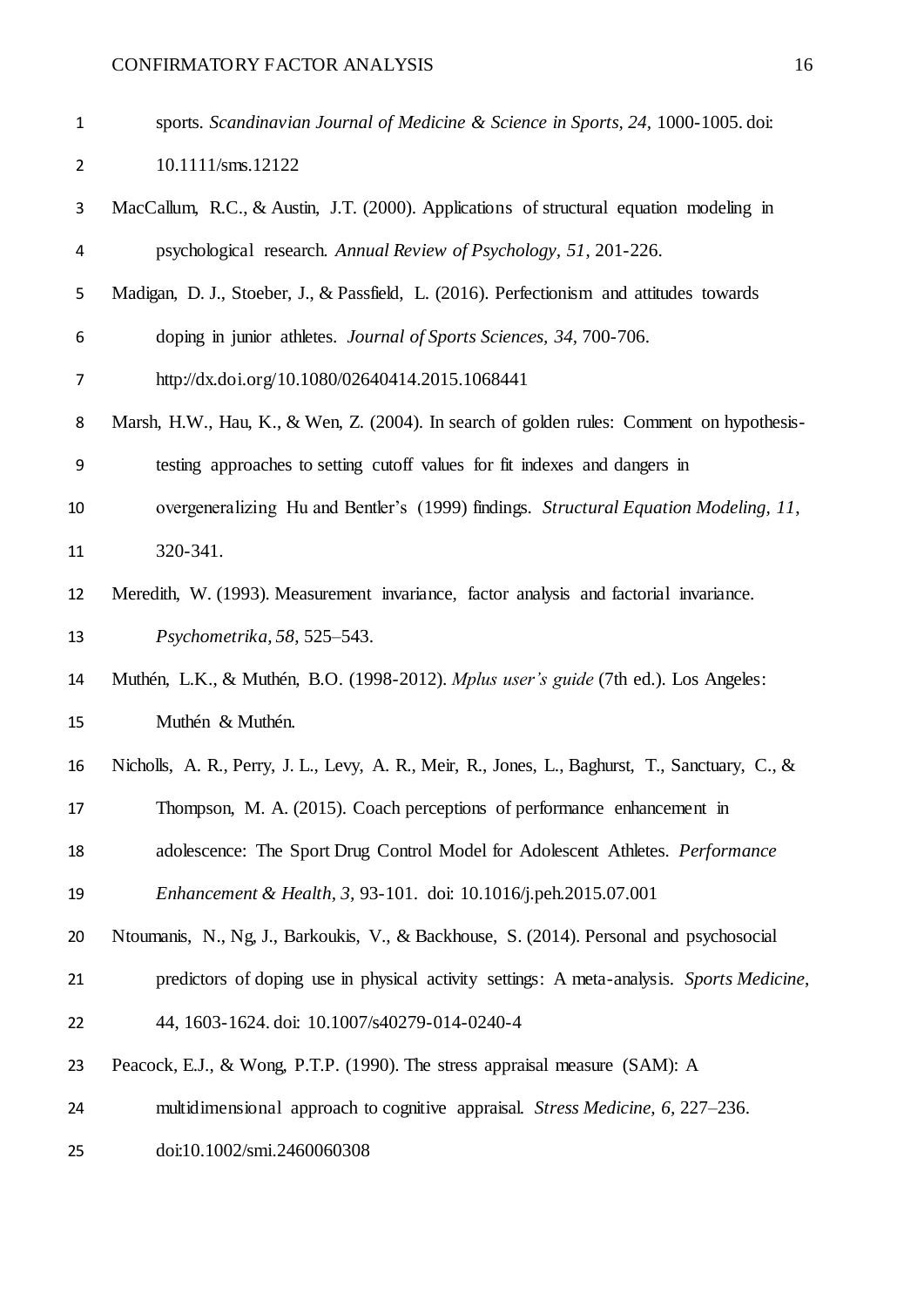| $\mathbf{1}$   | Petróczi, A., & Aidman, E. (2009). Measuring explicit attitude toward doping: Review of the    |
|----------------|------------------------------------------------------------------------------------------------|
| $\overline{2}$ | psychometric properties of the performance enhancement attitude scale. Psychology of           |
| 3              | Sport and Exercise, 10, 390-396.                                                               |
| 4              | Rivis, A., & Sheeran, P. (2003). Descriptive norms as an additional predictor in the theory of |
| 5              | planned behaviour: a meta-analysis. Current Psychology, 22, 218–33. doi:                       |
| 6              | 10.1007/s12144-003-1018-2b                                                                     |
| 7              | Schirlin, O., Rey, G., Jouvent, R., Dubal, S., Komano, O., Perez-Diaz, F., & Soussignan, R.    |
| 8              | (2009). Attentional bias for doping words and its relation with physical self-esteem in        |
| 9              | young adolescents. Psychology of Sport and Exercise, 10, 615-620. doi:                         |
| 10             | 10.1016/j.psychsport.2009.03.010                                                               |
| 11             | van de Schoot, R., Lugtig, P., & Hox, J. (2012). A checklist for testing measurement           |
| 12             | invariance. European Journal of Developmental Psychology, 9, 486-492.                          |
| 13             | Vargo, E. J., James, R. A., Agyeman, K., MacPhee, T., McIntyre, R., Ronica, F., & Petróczi,    |
| 14             | A. (2014). Perceptions of assisted cognitive and sport performance enhancement among           |
| 15             | university students in England. Performance Enhancement & Health, 3, 66-77.                    |
| 16             | http://dx.doi.org/10.1016/j.peh.2015.02.001                                                    |
| 17             | Weiss, M.R., & Bredemeier, B.J. (1983). Developmental sport psychology: A theoretical          |
| 18             | perspective for studying children in sport. Journal of Sport Psychology, 5, 216–230.           |
| 19             | Retrieved from http://www.journals.humankinetics.com/jsep.                                     |
| 20             | Whitaker, L., Long, J., Petróci, A., & Backhouse, S. H. (2014). Using prototype willingness    |
| 21             | model to predict doping in sport. Scandinavian Journal of Medicine & Science in Sport,         |
| 22             | 24, 398-405. doi: 10.1111/sms.12148                                                            |
| 23             | White Paper on Sport (2007). Retrieved from http://eur-lex.europa.eu/legal-                    |
| 24             | content/EN/TXT/?uri=CELEX:52007DC0391                                                          |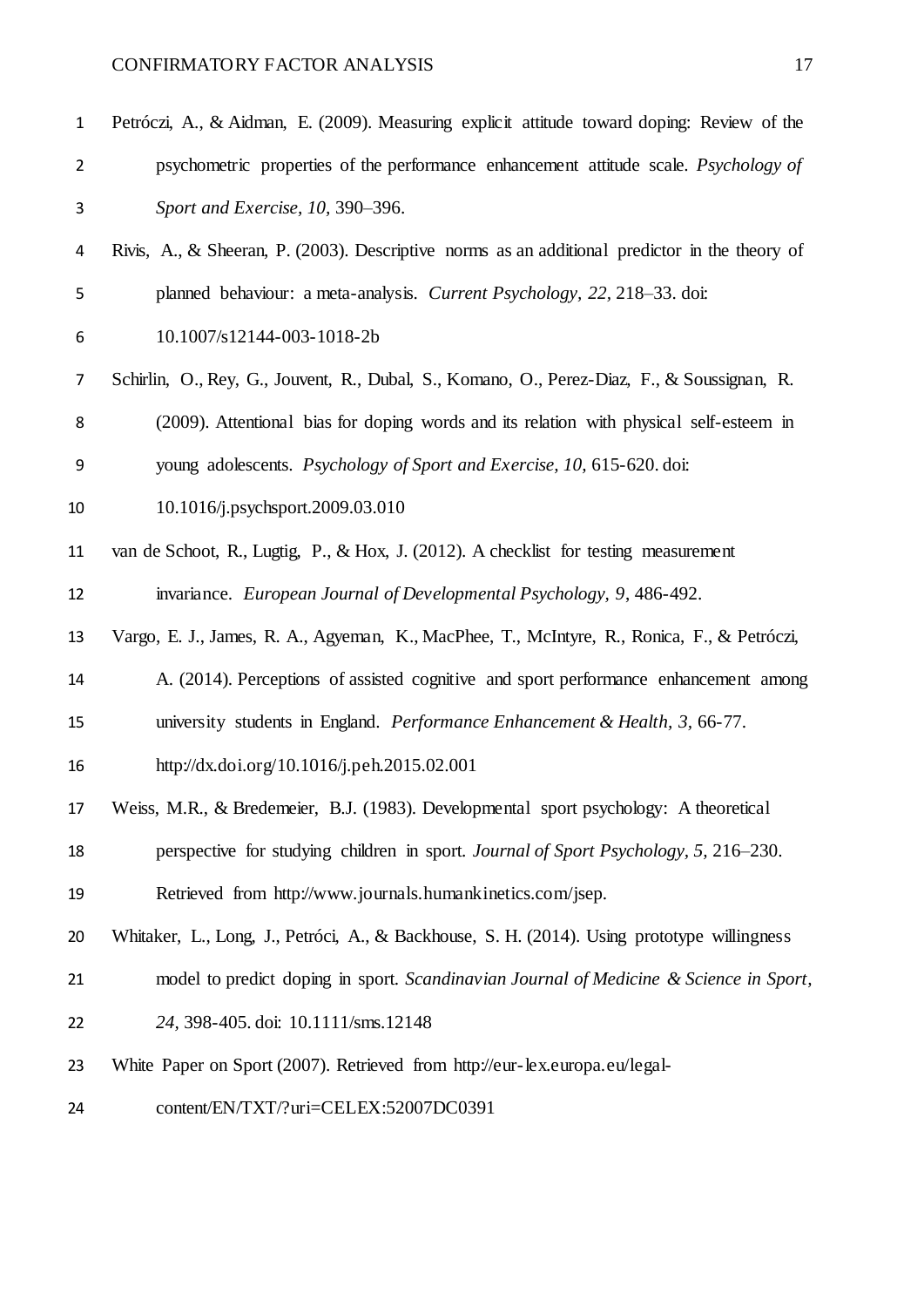| $\mathbf{1}$   | Widaman, K. F., & Reise, S. P. (1997). Exploring the measurement invariance of            |
|----------------|-------------------------------------------------------------------------------------------|
| $\overline{2}$ | psychological instruments: Applications in the substance use domain. In K. J. Bryant,     |
| 3              | M. Windle, & S. G. West (Eds.), The science of prevention: Methodological advances        |
| 4              | <i>from alcohol and substance abuse research</i> (pp. 281–324). Washington, DC: American  |
| 5              | Psychological Association.                                                                |
| 6              | World Anti-Doping Agency (2015). World Anti-Doping Code. Quebec, Canada.                  |
| $\overline{7}$ | Zucchetti, G., Candela, F., & Villosio, C. (2015). Psychological and social correlates of |
| 8              | doping attitudes among Italian athletes. International Journal of Drug Policy, 26, 162-   |
| 9              | 168. http://dx.doi.org/10.1016/j.drugpo.2014.07.021                                       |